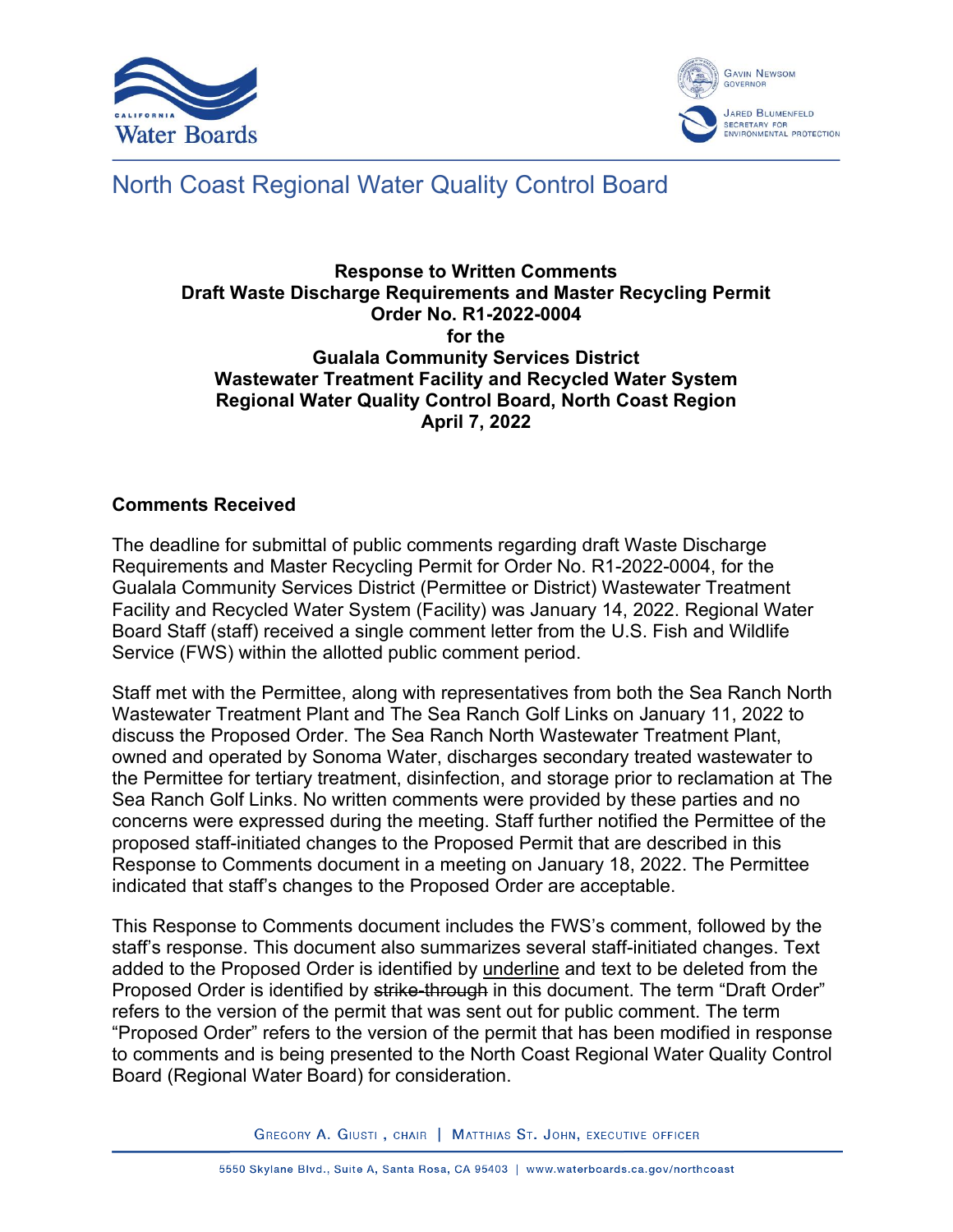## **1. FWS Comment**

**Comment:** The U.S. Fish and Wildlife Service (FWS) provided an e-mail response indicating that *the discharger can view the FWS IPaC System (a project planning tool that streamlines FWS environmental review process) and generate a species list to provide proper consideration to any applicable listed species in the action area.* They further provided a link to the FWS IPaC website and invited the Permittee to respond to the e-mail with any questions.

*Response:* Section II.I of the Proposed Order specifies that this Order does not authorize any act that results in the taking of a threatened or endangered species or any act that is now prohibited, or becomes prohibited in the future, under either the California Endangered Species Act (Fish and Game Code sections 2050 to 2097) or the Federal Endangered Species Act (16 U.S.C.A sections 1531 to 1544). Furthermore, this section indicates that the permittee is responsible for meeting all requirements of the applicable Endangered Species Act.

No changes were made to the Proposed Order in response to this comment.

# **2. Staff Initiated Changes**

The following section describes changes made to the Proposed Order initiated by staff.

1. Land Discharge Requirements clarification (Order section IV.E).

Section IV.E, Land Discharge Requirements – Discharge Point 003, has been modified to identify that the effluent limitations for tertiary treated recycled water apply to any effluent discharged to the percolation pond. Section IV.E.1. has been modified to read as follows:

Disinfected tertiary treated effluent may be discharged to the percolation pond at Discharge Point 003 when authorized by the Regional Water Board Executive Officer. During periods of discharge to the percolation pond, the effluent limitations identified in Section IV.A shall apply.

2. Monitoring and Reporting Program (MRP) Table Identification Correction.

Tables within the MRP were inadvertently Identified with a Prefix of "E" and should have been identified with a "D", representative of the MRP's Attachment designation. The MRP tables and any references to such has been corrected to use a prefix of "D". For example, Table E-1, Monitoring Station Locations, is now titled Table D-1, Monitoring Station Locations.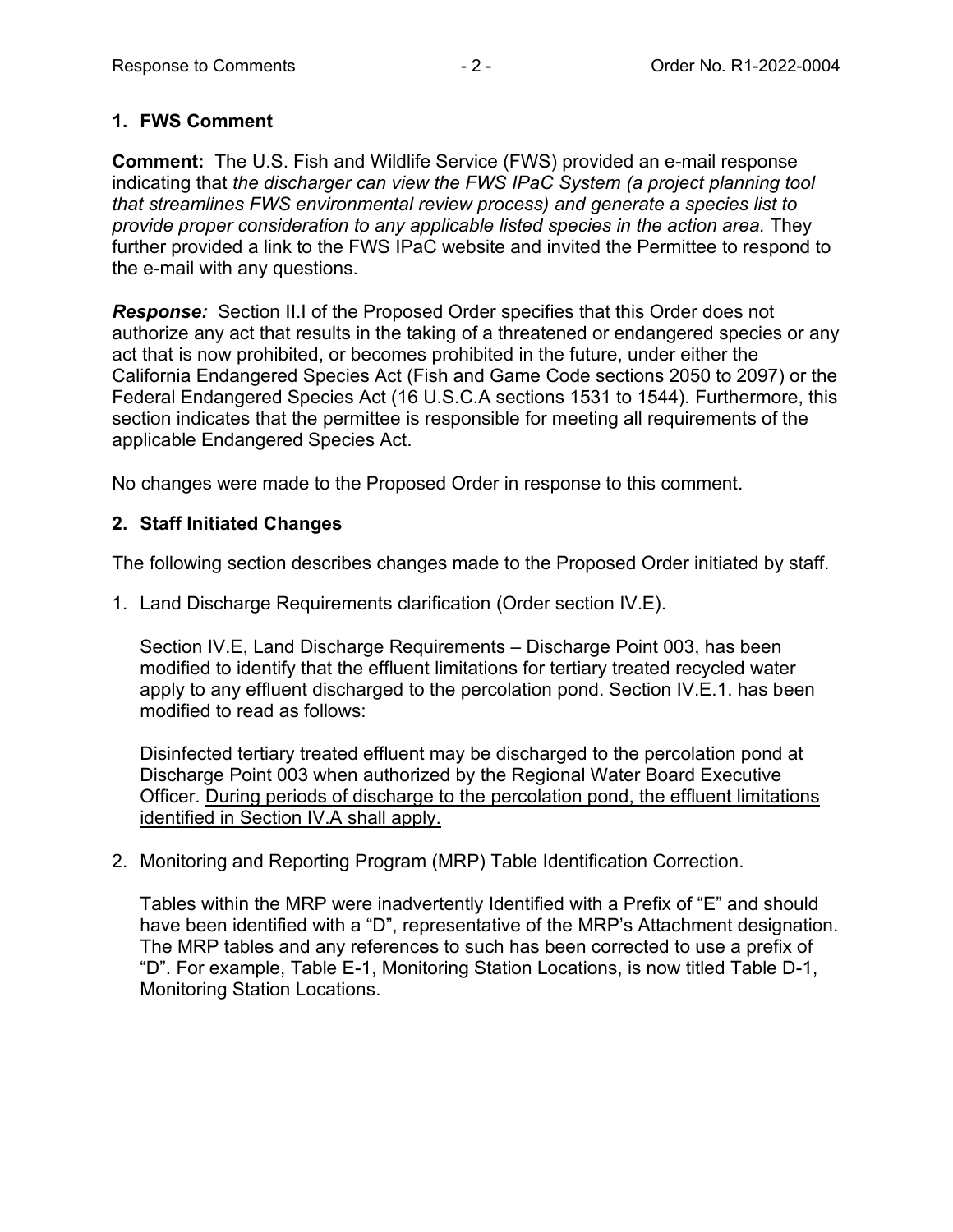3. Monitoring Station Locations Clarification.

Table E-1, Monitoring Station Locations, of the Monitoring and Reporting Program has been modified to list Monitoring Locations INF-001, INF-001A, INF-001B(2), and INF-001C in separate rows. Table E-1 has been modified to read as follows:

**Discharge Point Name Monitoring Location Name Monitoring Location Description**  -- INF-001 INF-001(A) INF-001(B)(2) INF-001(C) Influent wastewater at a representative point preceding treatment. Sampling location INF-001 shall represent influent coming in from the Gualala CSD collection system (INF-001(A)) and Sea Ranch North (INF-001(B)(2)) each day and shall not include flows being brought back in from storage or plant recirculation flows. The volume of any septage, landfill leachate or other trucked waste to the plant shall be recorded each day of delivery (INF-001C). Any flows brought back from storage and/or plant recirculation flows shall be recorded and identified separately from influent flow. -- INF-001 Influent wastewater consisting of the combined flows of INF-001A and INF-001B(2) at a representative point preceding treatment  $\equiv$  INF-001A Influent wastewater from the Gualala CSD collection system at a representative point preceding treatment and shall not include flows being brought back in from storage or plant recirculation flows. -- INF-001B(1) Influent wastewater to the Sea Ranch North influent storage pond shall represent influent from the Sea Ranch North collection system. This monitoring location shall also be used to record the influent storage pond freeboard and volume in accordance with Table  $E-6$  D-6. <u>--</u> | <u>INF-001B(2)</u> Influent wastewater to the Gualala CSD from the Sea Ranch North WWTF at a representative point preceding treatment and prior to mixing with any waste streams. -- INF-001C Landfill leachate or other trucked waste delivered to the plant. This monitoring location shall also be used to record the volume of this waste to the plant and shall be recorded each day of delivery

| Table E-4 D-1. Monitoring Station Locations |  |  |
|---------------------------------------------|--|--|
|                                             |  |  |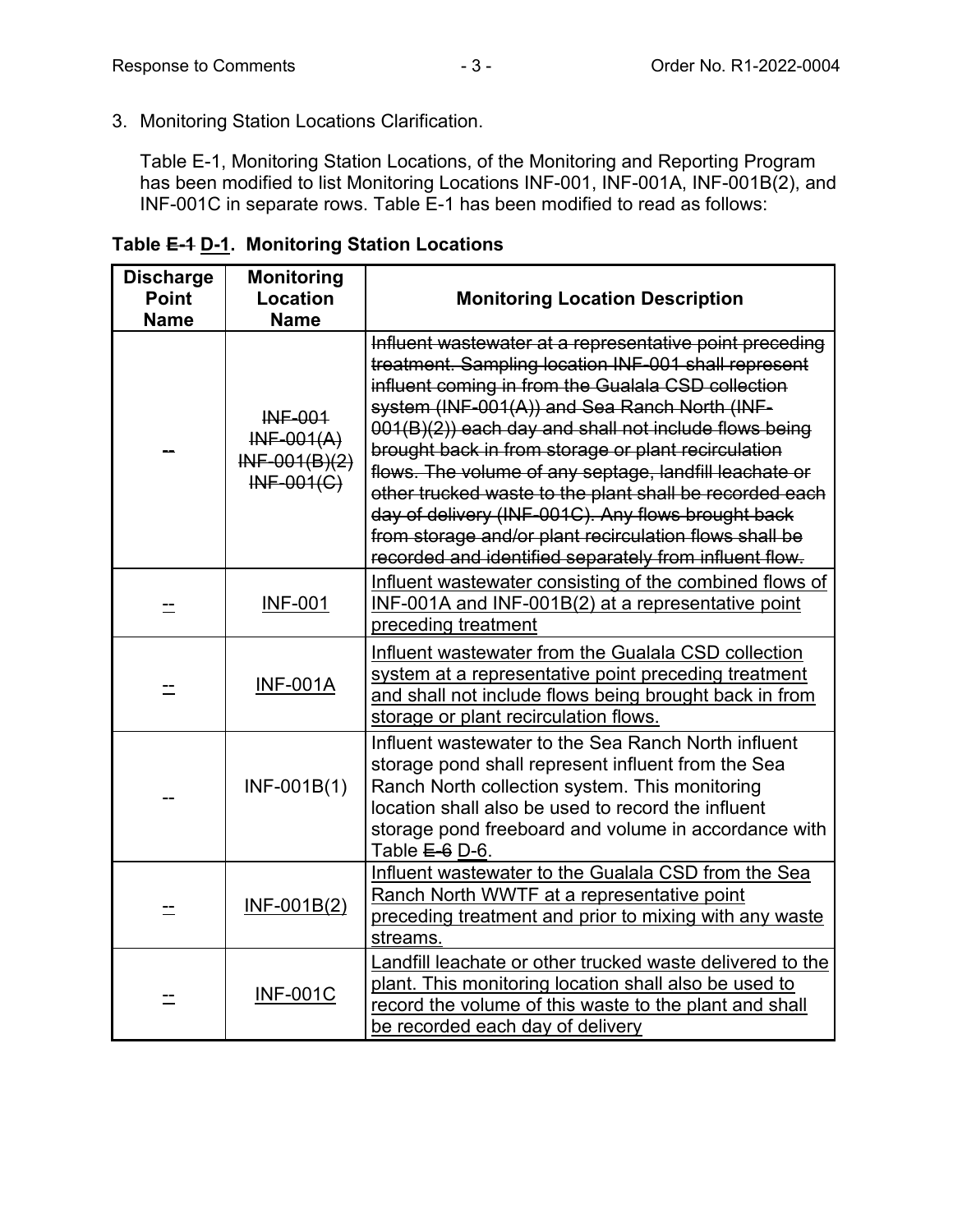| <b>Discharge</b><br><b>Point</b><br><b>Name</b> | <b>Monitoring</b><br><b>Location</b><br><b>Name</b>                      | <b>Monitoring Location Description</b>                                                                                                                                                                                                                                                                                                                                               |
|-------------------------------------------------|--------------------------------------------------------------------------|--------------------------------------------------------------------------------------------------------------------------------------------------------------------------------------------------------------------------------------------------------------------------------------------------------------------------------------------------------------------------------------|
|                                                 | $INT-001A(1)$<br>$INT-001a(2)$<br>$INT-001A(2)$                          | Location for monitoring surface loading rate through<br>tertiary filters and pretreatment process monitoring<br>prior to the tertiary filters.<br>INT-001A(1): prior to the travelling bridge filter<br>INT-001A(2): prior to the NOVA filter                                                                                                                                        |
|                                                 | $INT-001B(1)$<br>$INT-001b(2)$<br>$INT-001B(2)$                          | Treated wastewater immediately following the tertiary<br>filters for monitoring the turbidity of the tertiary treated<br>effluent prior to chlorination.<br>INT-001B(1): following the travelling bridge filter<br>INT-001B(2): following the NOVA filter                                                                                                                            |
| 001A<br>001B                                    | <b>REC-001</b>                                                           | Effluent monitoring location following tertiary treatment<br>and disinfection to demonstrate compliance with water<br>recycling effluent limitations in Order section IV.A. and<br>Disinfection Process Requirements in Order section<br>IV.B.2, prior to discharge to recycled water storage<br>ponds at GCSD (Discharge Point 001A) and Sea<br>Ranch North (Discharge Point 001B). |
| 002                                             | <b>REC-002</b>                                                           | Effluent monitoring location following tertiary storage<br>and prior to distribution to The Sea Ranch Golf Links<br>for water recycling.                                                                                                                                                                                                                                             |
| 003                                             | <b>LND-001</b>                                                           | Effluent monitoring location following recycled water<br>storage ponds representing disinfected tertiary effluent<br>discharged to the percolation pond at The Sea Ranch<br>Golf Links.                                                                                                                                                                                              |
|                                                 | <b>Pond-001</b><br><b>Pond-002</b><br><b>Pond-003</b><br><b>Pond-004</b> | Recycled water storage ponds located at the Gualala<br>CSD WWTF (Ponds 001 through 003) and the Sea<br>Ranch North WWTF (Pond 004) to be monitored in<br>accordance with Tables E-6 D-6 and E-7 D-7. Any<br>future addition of storage ponds shall be identified and<br>numbered for reporting.                                                                                      |
|                                                 | GW-001<br>GW-002<br>GW-003<br>GW-004                                     | Monitoring wells in the vicinity of the percolation pond<br>at The Sea Ranch Golf Links to be monitored<br>immediately prior to, during and following any<br>discharge to the percolation pond.                                                                                                                                                                                      |
|                                                 | <b>BIO-001</b>                                                           | A representative sample of the sludge or biosolids<br>generated when removed for disposal.                                                                                                                                                                                                                                                                                           |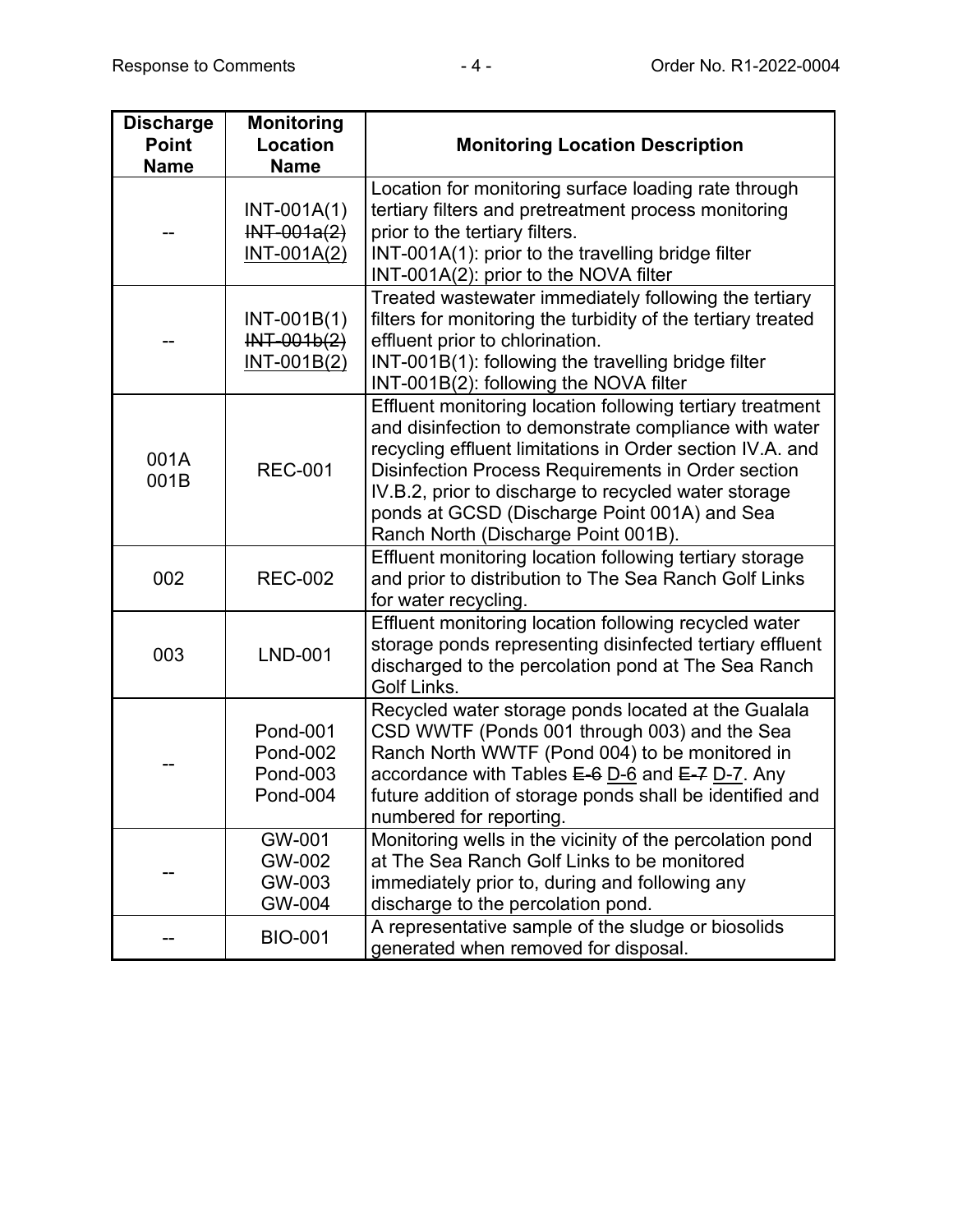4. Influent Monitoring Clarification (MRP section III.A).

MRP Section III.A identifies that influent monitoring is required for monitoring locations INF-001, INF-001A, INF-001B, but these locations names do not reflect those identified in Table E-1 of the Draft Order. Section III.A has been updated as follows to clarify the monitoring locations subject to this section.

#### **A. Influent Monitoring – Monitoring Locations INF-001, INF-001A, INF-001B INF-001B(2), and INF-001C**

**1.** The Discharger shall monitor influent wastewater from Gualala CSD and Sea Ranch North to the Facility at Monitoring Locations INF-001A and INF-001B INF-001B(2), respectively, as follows in Table  $E=2$  D-2:

## **Table E-2 D-2. Influent Flow – Monitoring Locations INF-001A and INF-001B INF-001B(2)**

| <b>Parameter</b>                                                                                             | <b>Units</b> | <b>Sample Type</b> | <b>Minimum Sampling</b><br><b>Frequency</b> |  |  |  |
|--------------------------------------------------------------------------------------------------------------|--------------|--------------------|---------------------------------------------|--|--|--|
| Influent Flow 1                                                                                              | mgd          | <b>Meter</b>       | Continuous                                  |  |  |  |
| <b>Biochemical Oxygen</b><br>Demand (5-day @<br>$20^{\circ}$ C) (BOD)                                        | mg/L         | Grab               | Monthly                                     |  |  |  |
| <b>Total Suspended Solids</b><br>(TSS                                                                        | mg/L         | Grab               | Monthly                                     |  |  |  |
| Table Notes:<br>1. The Discharger shall report the daily average, monthly average, and peak<br>hourly flows. |              |                    |                                             |  |  |  |

- **2.** The Discharger shall also report the combined flows of INF-001A and INF-001B INF-001B(2) as INF-001.
- **3.** The Discharger shall also report the volume of any trucked waste into the Facility at INF-001C
- 5. Storage Pond Monitoring Clarification (MRP section III.G).

MRP Section III.G incorrectly identifies that the Sea Ranch North influent storage pond as POND-001(B)(1). Section III.G has been updated as follows to correct this monitoring location name:

# **G. Storage Pond Monitoring**

**1.** The Discharger shall monitor all influent (POND-001(B)(1) (INF-001B(1)) and recycled water storage ponds and impoundments (currently POND-001 through POND-004) as described in Table  $E=6$  D-6.